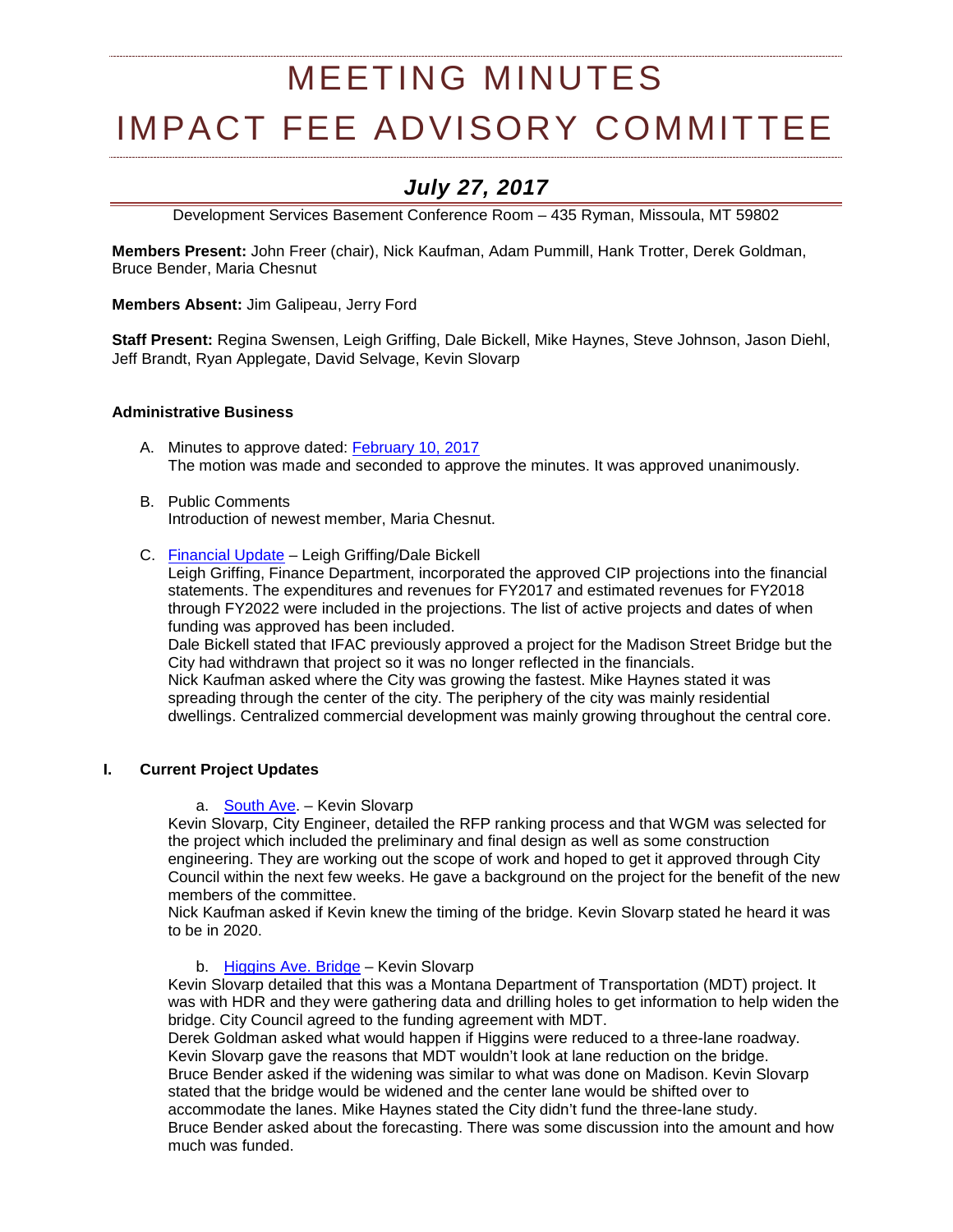# c. [Mullan & George Elmer Dr. Intersection Signal](https://www.ci.missoula.mt.us/DocumentCenter/View/39234) – Kevin Slovarp

Kevin Slovarp received the go-ahead from MDT to hire an engineer to look into a signal. He's looking to get a design done later this year after another 60 homes have been constructed, to get the needed traffic that would warrant the signal.

#### d. [Hillview Way](https://www.ci.missoula.mt.us/DocumentCenter/View/33837) - Kevin Slovarp

Kevin Slovarp stated the project was finished up last spring. They suspended the contract to finish 55<sup>th</sup> over the winter and picked it up in the spring. The final numbers for the project will be under budget.

Nick Kaufman spoke about how the IFAC committee debated spending the funding but how it was worth it with the growth of the area and the sale of several pieces of property nearby.

# e. [Clark Fork Lane](https://www.ci.missoula.mt.us/DocumentCenter/View/33834) – Kevin Slovarp

Kevin Slovarp spoke about how the construction was completed quickly this year on budget. He reached out to Mr. Jensen about some right-of-way to build out to Mullan Road in the near future.

# f. [S. Reserve Pedestrian Bridge/Msla to Lolo trail](https://www.ci.missoula.mt.us/DocumentCenter/View/29772) - Kevin Slovarp/Ryan Applegate

Kevin Slovarp stated the trail was done for the most part and the signs were installed recently. Ryan Applegate and David Selvage, Parks & Rec, spoke about how there was a few dollars left for striping and signage.

# g. [Community Center](https://www.ci.missoula.mt.us/DocumentCenter/View/33701) - Ryan Applegate

Ryan Applegate detailed that the pro-forma showed McCormick as an appropriate spot for the Community Center, as an annexation on Currents. They were looking to use funds in FY2017 to engage in getting an architect firm to get an estimated cost.

John Freer asked if the MIS site was not available. Ryan Applegate stated it wasn't available. Nick Kaufman gave an observation about open space and the uses for it. David Selvage spoke about the constraints and options for construction at McCormick Park.

### h. [Grant Creek Trail Phase I/Phase II](https://www.ci.missoula.mt.us/DocumentCenter/View/32601) – Ryan Applegate

David Selvage stated the project was completed a year and a half ago. There were savings on it. Bruce Bender asked how it fit with the other Grant Creek project, which was the Grant Creek-I-90 improvements.

#### i. [Fort Missoula Regional Park](https://www.ci.missoula.mt.us/DocumentCenter/View/33800) – Ryan Applegate

Ryan Applegate detailed that the FMRP was open. They were working to secure the water rights which was all that was left for FY2018. David Selvage spoke about the legal paperwork that needed to be completed to finish the water rights transfer process.

# j. [City Hall Restrooms](https://www.ci.missoula.mt.us/DocumentCenter/View/32599) – Dale Bickell

Dale Bickell spoke about the Police Academy restrooms that were being postponed due to other projects and would be continued after the reconfiguration for City Hall was completed.

# k. [Police Dept. Evidence Van](https://www.ci.missoula.mt.us/DocumentCenter/View/32605) – Dale Bickell

Dale Bickell stated it was purchased.

#### l. [Police Evidence Facility](https://www.ci.missoula.mt.us/DocumentCenter/View/39225) – Dale Bickell

Dale Bickell stated the Jackson Contract Group was hired and they hoped to start construction in September with occupancy in April.

# **II. New Funding Requests**

# a. **Cregg Lane** – Kevin Slovarp [IFAC Funding Criteria](https://www.ci.missoula.mt.us/DocumentCenter/View/40358)

[CIP](https://www.ci.missoula.mt.us/DocumentCenter/View/39235)

Kevin Slovarp spoke about how approval had already been done for this project, but the cost estimate had escalated to the overall project. Staff was asking for a \$427,730 increase. He detailed the reasons for the increase in cost and justification for impact fees to pay for the project. Hank Trotter asked about the bulb-outs on Cregg Lane. Kevin Slovarp detailed the phases of the project.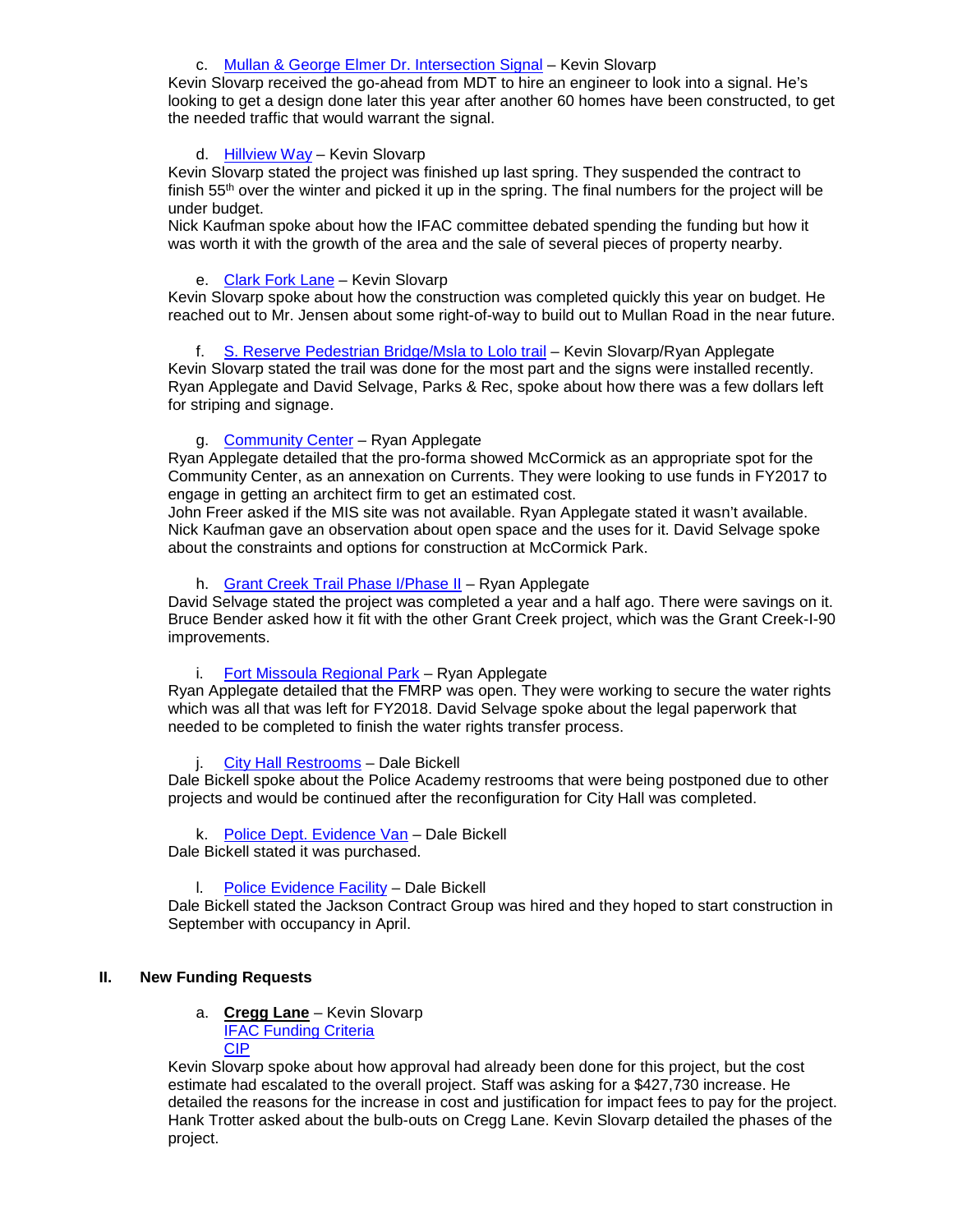Bruce Bender asked what MRA's project cost was. Kevin Slovarp thought it was \$1.7 or \$1.8 million.

John Freer spoke about how the roadway was being used more now than before and how he liked the way Bruce Bender presented the amount as a portion of the whole. Dale Bickell stated that the developer would be paying for a signal at Cregg and Orange at phase three, after it met warrants.

Adam Pummill asked about the roadway near McCormick. Kevin Slovarp detailed the changes that would be made on the roadway and sidewalk improvements.

Bruce Bender asked if improvements should be made before a signal was added. Kevin Slovarp stated that a design could stand alone except for the corner itself and any improvements could be made everywhere else.

There was a discussion about the street deficiencies between the entrance of McCormick and the train trestle.

Bruce Bender asked about the costs of phase one and phase two.

There was discussion about the street improvements and how a signal on Orange Street would be a driving factor for more usage on Cregg Lane.

Adam Pummill asked if there were any issues with the ditch. Kevin Slovarp said there wouldn't be any impact to the ditch.

#### **Bruce Bender made the motion to approve a funding increase of \$427,730 in Transportation Impact Fees, with an amendment based on the estimated total cost of the project being \$3,000,000.**

**Nick Kaufman seconded the motion.** 

**Upon a voice vote, the motion carried. Nick Kaufman abstained.**

b. **Van Buren Ph. III** – Kevin Slovarp [IFAC Funding Criteria](https://www.ci.missoula.mt.us/DocumentCenter/View/40363) [CIP](https://www.ci.missoula.mt.us/DocumentCenter/View/39238)

Kevin Slovarp detailed that Phase Three was from Lilac Street to Missoula Avenue and the improvements to the street that would be done. Staff was asking for \$155,000 in additional impact fees.

Bruce Bender asked if the impact fees were expended on the first two phases. Kevin Slovarp confirmed that it was the case and explained the situations that arose. Bruce Bender asked to have the costs of the first two phases, to put the costs of the third phase into context.

Kevin Slovarp offered to bring in the schedule, stating they were looking to build next summer. It was already designed and ready to bid.

Adam Pummill also asked to have the costs of the full project before approving adding more funding.

Maria Chesnut asked for the reasoning behind the City Streets Division not doing the work and having an outside contractor doing the work instead. Kevin Slovarp detailed how in the past MDT added sumps and the City crews came in to do paving, but the new Public Works Director is focusing the City Streets crews on maintenance work. This means less large projects and more time getting caught up on the backlog of street maintenance work.

#### **This item will be held until the October 26, 2017 meeting.**

#### c. **MRL park on Johnson** – Ryan Applegate [IFAC Funding Criteria](https://www.ci.missoula.mt.us/DocumentCenter/View/40360) [CIP](https://www.ci.missoula.mt.us/DocumentCenter/View/39310)

David Selvage detailed the park and the costs associated with it.

Bruce Bender asked if the trail would be built with it. David Selvage stated it was already funded and being built separately. Bruce Bender asked about the trail route. David Selvage detailed the route the trail would connect to over the tracks and through the neighborhood.

Adam Pummill asked if there was enough density and development in the area to see the need for this. Mike Haynes stated this area of the city was the most deficient in park space.

Nick Kaufman spoke about the new construction around the new park area and the need of people around it for safety.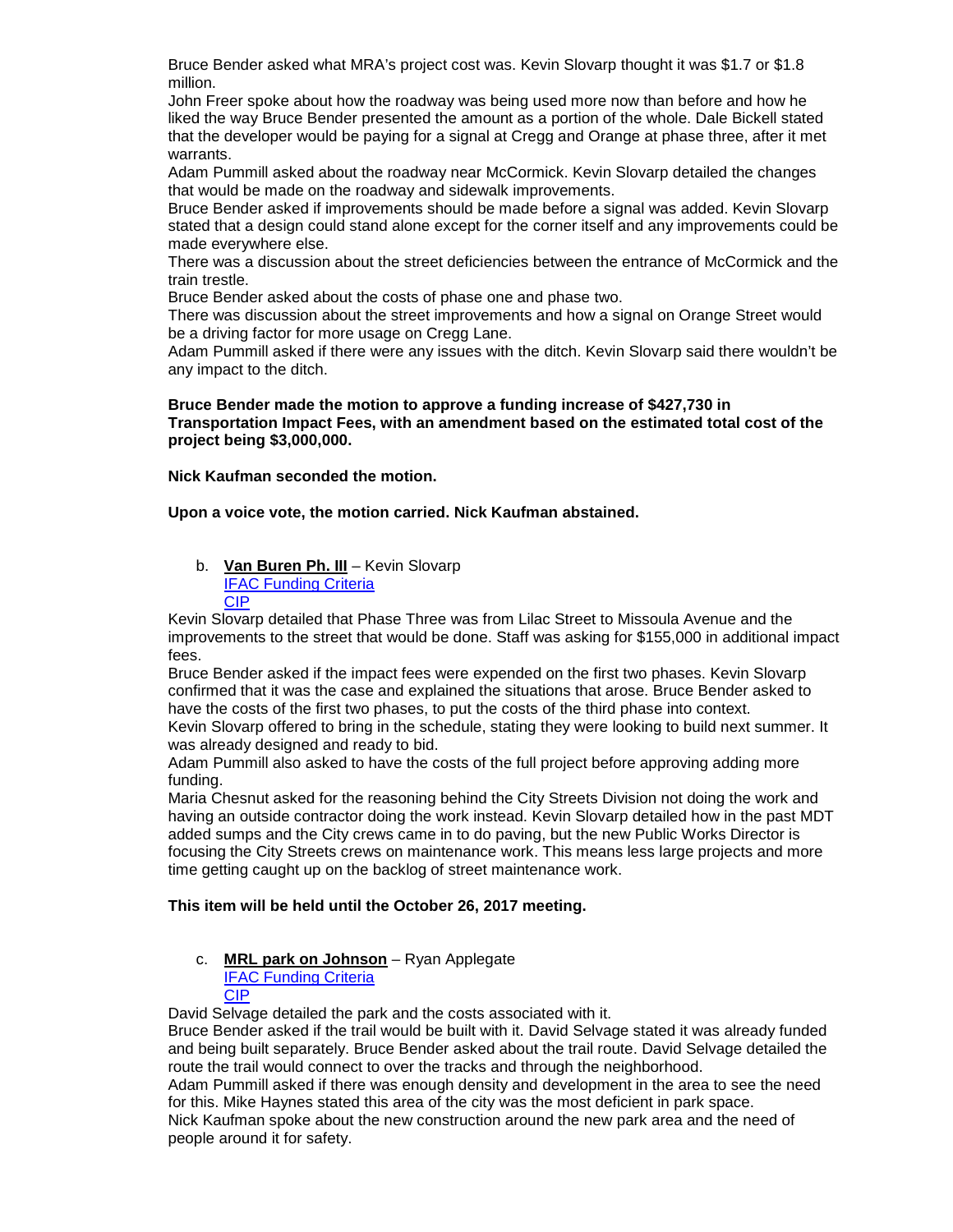**Bruce Bender made the motion to approve funding \$40,000 in Park Impact Fee funding.**

#### **Derek Goldman seconded the motion.**

#### **Upon a voice vote, the motion carried unanimously.**

d. **Syringa** – Ryan Applegate [IFAC Funding Criteria](https://www.ci.missoula.mt.us/DocumentCenter/View/40362) [CIP](https://www.ci.missoula.mt.us/DocumentCenter/View/39256)

David Selvage spoke about how the neighborhood needed new park growth. The park was obtained from Missoula County.

Derek Goldman asked how this came about. David Selvage detailed how the park came into the City's hands.

Nick Kaufman asked if there would be wells. David Selvage said there would.

Maria Chesnut asked what plans they have for the remaining funding. Ryan Applegate detailed the plans for the remaining funding, and options to raise more funding.

#### **Derek Goldman made the motion to approve funding \$40,000 in Park Impact Fee funding.**

#### **Bruce Bender seconded the motion.**

#### **Upon a voice vote, the motion carried unanimously.**

e. **Fire Dept. EMS Aid Car** – Dale Bickell/Jason Diehl [IFAC Funding Criteria](https://www.ci.missoula.mt.us/DocumentCenter/View/40364) [CIP](https://www.ci.missoula.mt.us/DocumentCenter/View/39574)

Jason Diehl, Fire Chief, detailed the request for \$250,000 to purchase an EMS vehicle. Nick Kaufman asked how often an EMS vehicle could be loaned out of the area. Chief Diehl detailed how having an EMS vehicle could free up MES to respond to other incidents. He stated that he wouldn't lend it out of the local area.

John Freer asked how this was eligible for impact fee funding. Dale Bickell explained how this was a new service and a new asset. Bruce Bender explained how this could be used for capacity expansion.

Chief Diehl detailed the increase in call volume from 2005 to 2017. Maria Chesnut asked if Missoula Emergency Services (MES) was increasing their ambulance crews. Chief Diehl stated they weren't in the near future. He went to MES to let them know about the EMS Aid Car and they were fine with this development.

Nick Kaufman asked for clarification into if this need was due to call volume or due to MES sending their ambulances out of the area more frequently.

There was a discussion in how impact fees could be used and if the project was eligible. Derek Goldman asked if it would make sense, if they had the funding, to purchase a new vehicle versus an older one. Chief Diehl stated the vehicle chassis would be new, just the ambulance box would be refurbished.

Hank Trotter asked about the negative amount planned in FY2022. Chief Diehl detailed how the land purchase was a placeholder and the water tender that were possibly not going to happen. There was a discussion about how much impact fees to be used.

Public comment – Clint Burson, Missoula Chamber of Commerce, stated his reasons for not supporting the motion. [Letter of non-support.](https://www.ci.missoula.mt.us/DocumentCenter/View/40458)

Bruce Bender made the motion to call the question and end debate.

Upon a voice vote, the motion carried unanimously.

#### **Nick Kaufman made the motion to approve funding \$250,000 in Community Service Impact Fee funding.**

**Derek Goldman seconded the motion.** 

**Upon a voice vote, the motion carried. Adam Pummell and John Freer voted against the motion.**